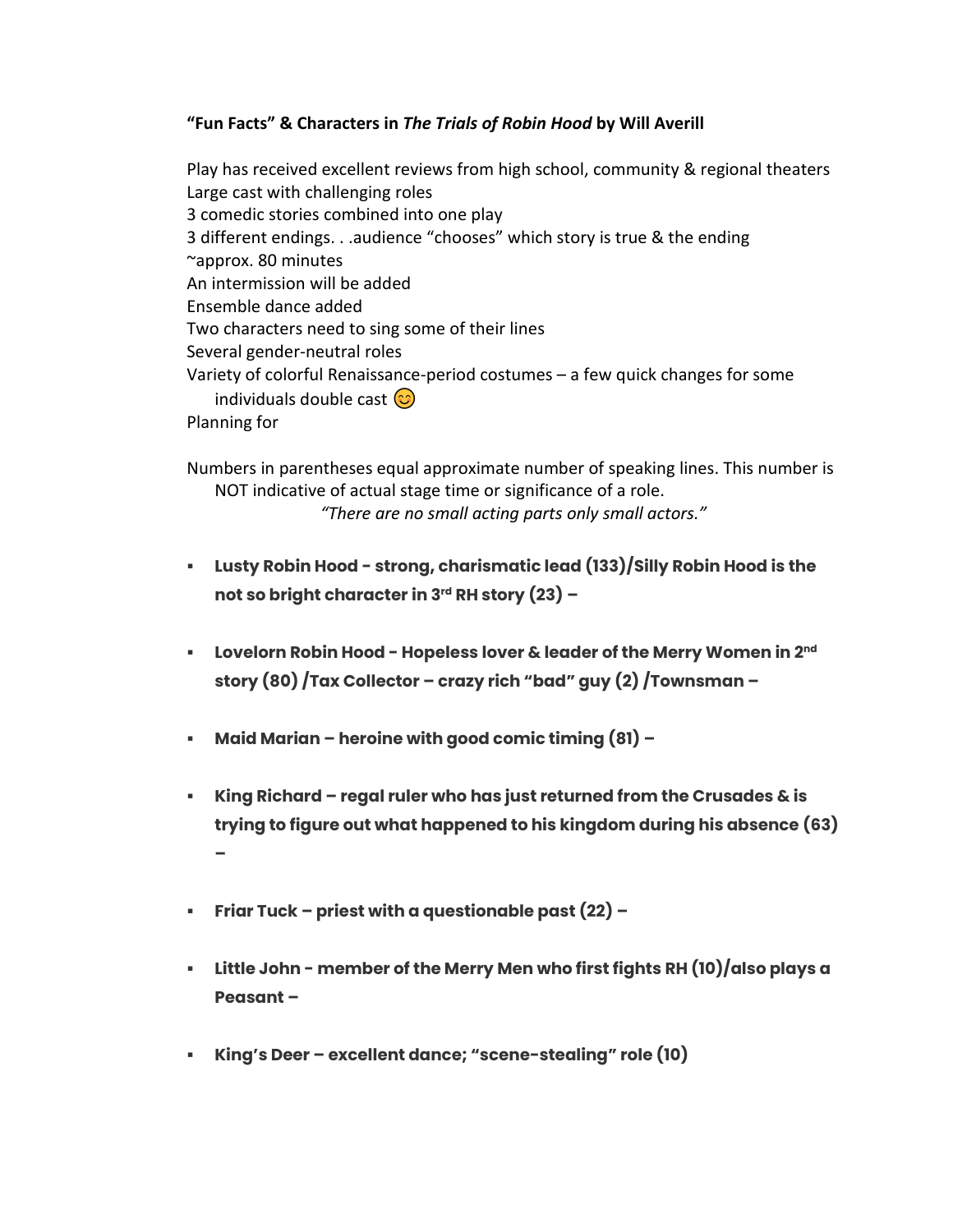- **Archery Butt – human target (5)/Townsperson**
- **Janice - voice of the court; always accompanies the King (11)/Townsperson -**
- **Herald - voice of the court; always accompanies the King (12)/Clergyperson (2)/Servant –**
- **Lady Ellen – unhappy maiden pursued by Evil Lord Duncan (3)/Lady Lucy – poor lady who wishes to buy (3) –**
- **Nancy - Maid Marian's Lady-in-Waiting; falls in love with Finn Lucky (4) / Sister Stephanie – a Kung-Fu fighting nun (2)**
- **Billy, - Maid Marian's Lady-in-Waiting falls in love with Bart Common (4) / Sister Elena – a Kung-Fu fighting nun (2)**
- **Danni, - Maid Marian's Lady-in-Waiting who fall sin love with Tobias (4) / Sister Agatha – a Kung-Fu fighting nun (1)**
- **Will Scarlet – Merry Woman, leader of the men (8) /Willa Scarlet – Lovelorn Robin of Locksley's forester (29) / Scarlet Will – Ditzy leader of Silly Robin Hood's Merry Men(12) –**
- **Nathaniel Piper - A Merry Man (5)/Alan A Dale – Romantic character costumed as Ace Frehley – Kiss guitarist, vocalist preferred (11) –**
- **William Church - A Merry Man (9)/Archer –**
- **Daniel Boyle – A Merry Man (3)/Archer –**
- **Bart Common – A Merry Man (4)/Archer -**
- **Finn Lucky - Sheriff's soldier who falls in love with Nancy (7)/Archer –**